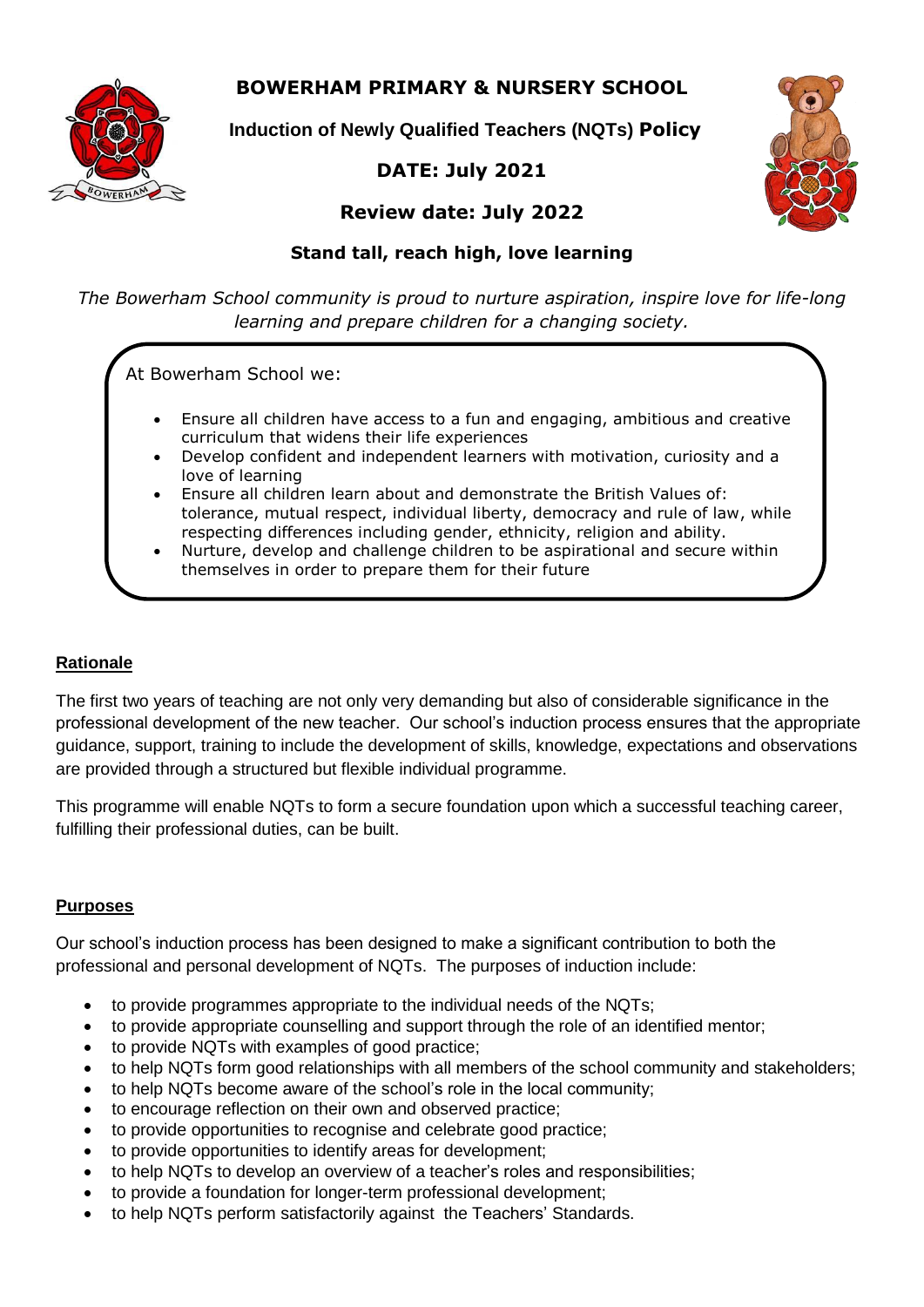The whole staff will be kept informed of the school induction policy and encouraged to participate, wherever possible, in its implementation and development.

This policy reflects a structured whole school approach to teacher induction and recognises that the quality and commitment of the people who supervise the induction is a crucial factor in its continued success.

### **Roles and Responsibilities**

#### **The Governing Body**

The governing body will be fully aware of the contents of the DfE's Statutory guidance on induction for newly qualified teachers (England) which sets out the school's responsibility to provide the necessary monitoring, support and assessments for NQTs. Careful consideration is given, prior to any decision to appoint an NQT, whether the school currently has the capacity to fulfil all its obligations. The governing body will be kept aware and up to date about induction arrangements and the results of formal assessment meetings.

#### The school's Induction Tutor is **Laura Denison.**

The Governor with responsibility for NQTs is **Nick Rafferty.**

#### **The Headteacher**

The head teacher at Bowerham Primary and Nursery School plays a significant and leading role in the process of inducting new colleagues to the profession. While responsibility for the implementation of the Induction Programme has been delegated to an induction tutor, the head teacher will also observe each NQT once each term. Statutory responsibilities are:

- ensuring an appropriate induction programme is set up;
- recommending to the Appropriate Body whether or not an NQT has performed satisfactorily against the Teachers' Standards for the completion of induction.

While the head may not delegate these responsibilities, many of the associated tasks will be carried out by an induction tutor or other suitably experienced colleagues. In addition to the statutory requirements the head teacher will:

- observe and give written warnings to an NQT at risk of failing to perform satisfactorily against the Teachers' Standards whilst informing the Appropriate Body immediately;
- keep the governing body aware and up to date about induction arrangements and the results of formal assessment meetings.

#### **Induction Tutor**

The principal requirement for the NQT induction tutor is to be responsible for the overall management of initiating NQTs into the teaching profession and into our school's systems and structures. It entails not only a coordination role but also keeping records of activities and monitoring the quality assurance of provision. It embraces various tasks, such as organising a central induction programme, opportunities to participate in additional support, e.g. Professional Study Groups, providing support and guidance and the rigorous but fair assessment of NQT performance.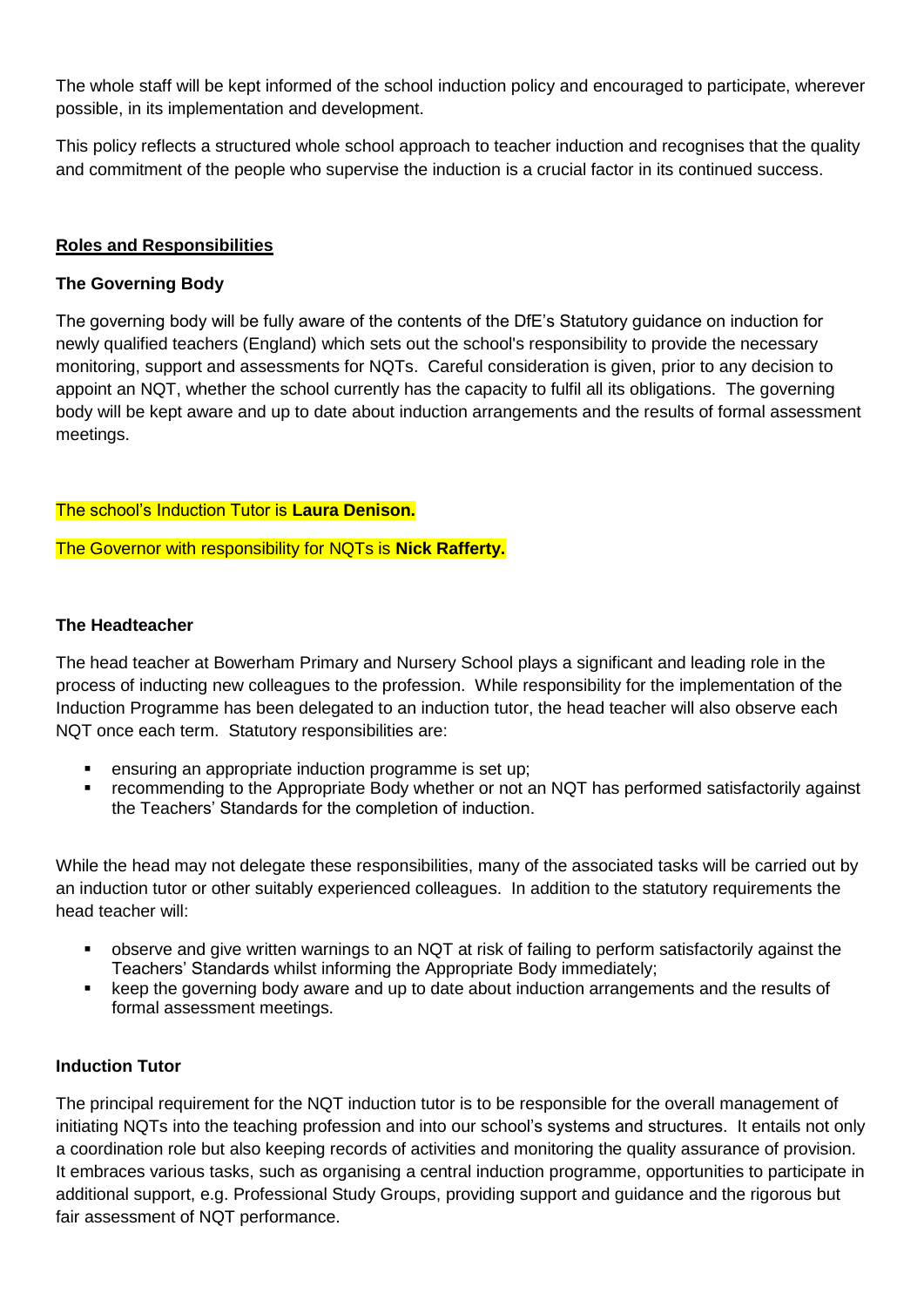#### **Mentor**

In addition to the induction tutor, who has the responsibility for the formal assessment of the NQT, a mentor is appointed to provide on-going support on a daily basis. The mentor will contribute to the judgements about the performance against the Teachers' Standards. At Bowerham, each year group has a Lead Teacher that is a mentor for the NQT. They are also supported by the Phase Leader and Induction Tutor.

#### **Entitlement**

The Newly Qualified Teacher should be proactive in his/her own career development. However,

our induction programme ensures that new teachers are provided with support and monitoring to help them fulfil their professional duties and meet the requirements for satisfactory completion of induction. It builds on their knowledge, skills and achievements in relation to standards for the award for qualified teacher status (QTS).

NQTs at Bowerham Primary and Nursery School have:

- support and guidance from a designated induction tutor who has the time and experience to carry out the role effectively
- a reduced timetable (10%) to enable them to undertake activities in their induction programme
- observations of teaching and follow-up discussion
- regular professional reviews of progress
- observations of experienced teachers

NQTs work with their induction tutor or mentor to agree how best to use their reduced timetable. This could include using this time to:

- meet with their NQT mentor
- observe other teachers in a classroom setting
- take part in continuous professional development, including subject specific
- engage with parents and carers
- work with more experienced teachers

**From September 2021- There is an entitlement for all early career teachers in England to access high quality professional development at the start of their career. New teachers will receive development support and training over 2 years, underpinned by the early career framework. This includes:**

- 2 years of high quality training based on the early career framework
- 10% time away from the classroom in the first year and 5% time away from the classroom for teachers in their second year
- a dedicated mentor and support, training and time for the mentor

#### **Lesson observation, reviewing and target setting**

These will be followed and completed in accordance with the DfE's guidelines on NQT induction.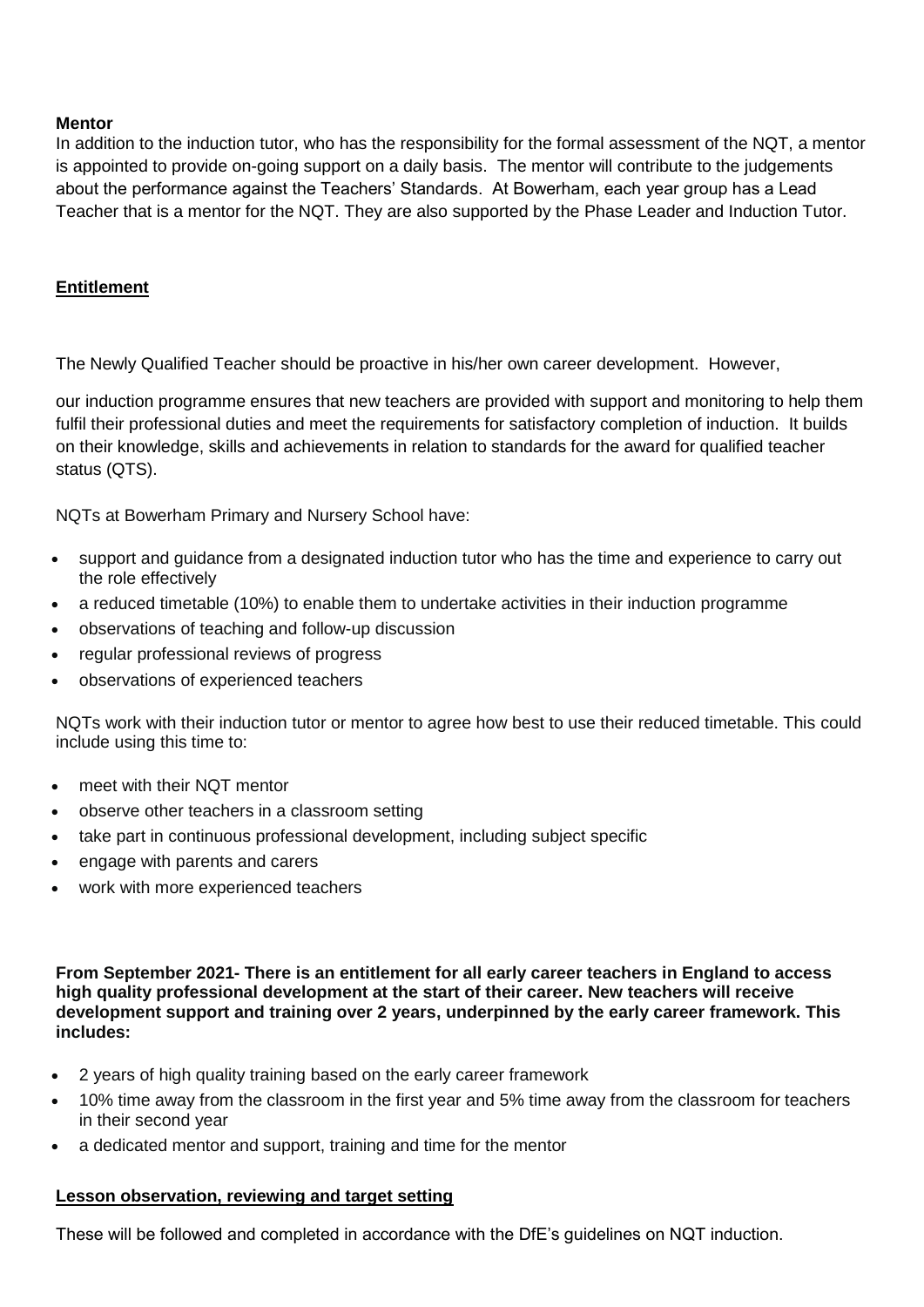### **Assessment & Quality Assurance**

The assessment of NQTs will be rigorous but also objective. The following information and assessments are carried out through Lancashire's online tool- NQT Manager:

- The criteria used for formal assessments will be shared and agreed in advance.
- Formative assessment (e.g. lesson observation, target setting, pupil progress) and summative assessment (termly induction reports) will be used.
- Responsibility for assessment will involve all teachers who have a part in the NQT's development in order to gain a reliable overall view.
- Opportunities will be created for NQTs to gain experience and expertise in self-evaluation.
- The induction tutor will ensure that assessment procedures are consistently applied.
- Copies of any records will be passed to the NQT concerned.
- Online termly assessment reports will give details of:
	- o areas of strength
	- o areas requiring development
	- o attendance
	- o NQT views
- In school targets will be set as part of termly meetings and ongoing support. Support provided will be tailored to meet the needs of these targets.

(All of the above will be clearly referenced to the Teachers' Standards)

#### **At risk procedures**

If any NQT encounters difficulties in their performance against the Teachers' Standards, the following procedures will be put into place.

- An expectation is established that the support provided will enable any weaknesses to be addressed.
- Recorded diagnosis of the exact nature of the problem and advice given on how to redress the problem.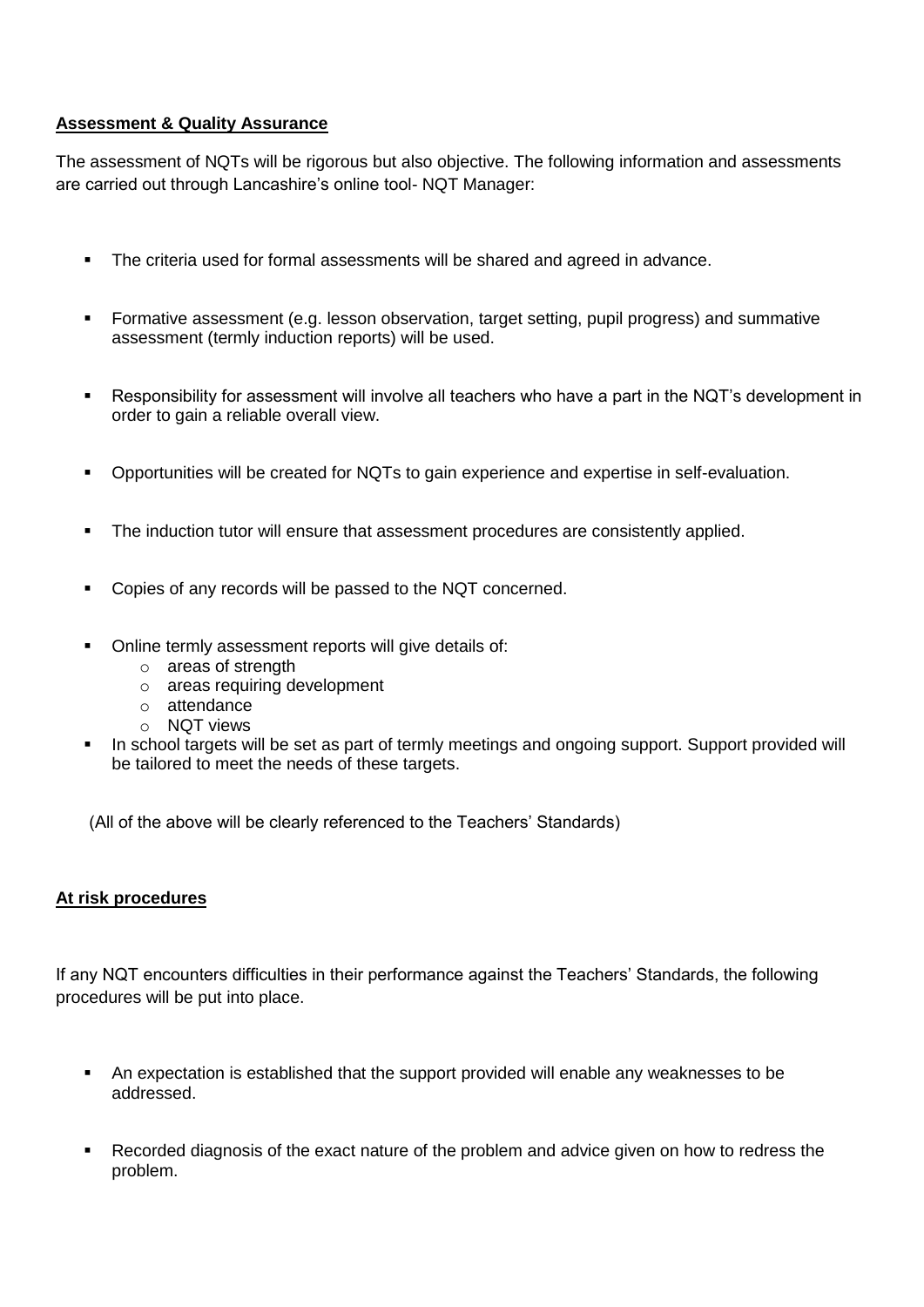- Agreed, attainable targets for action with specific and practical steps outlined for securing an improvement in practice.
- Experienced colleagues will model aspects of good practice so that the NQT can focus attention on particular areas of teaching through observation.
- Early warning of the risk of failure will be given and the school's concerns communicated to the Appropriate Body without delay.

Where an NQT has continuing difficulties further support, advice and direction will be given. Areas of concern will be re-defined and clarified and the necessary improvements required clearly set out.

Where necessary, the Head/Appropriate Body's adviser will support the induction tutor and NQT in observations and planning an appropriate programme to ensure satisfactory completion of the NQT year and that all steps have been taken to improve the situation. The NQT must be made aware of any concerns, at all stages, throughout the induction process.

# **Addressing NQT Concerns**

If an NQT has any concerns about the induction, mentoring and support programme, these should be raised within the school in the first instance. Where the school does not resolve them the NQT should raise concerns with the named Appropriate Body contact. Details are included in The Essential Guide to Induction.

# **General Overview Offer for All NQTs in school**

# **From September 2021- This will be in addition to weekly training based on Early Career Framework:**



**Weekly Structured plan for 10% professional development time (5% 2nd year from Sept 2021) overview**

First Term or First Term New to School

Initial meeting - setting objectives and action plan using targets from ITT and teacher standards

NQT Manager set up and passwords

Training needs

NQT Induction Officer

First step safeguarding- information sharing, fire procedures, key people to refer to.

Lead Teacher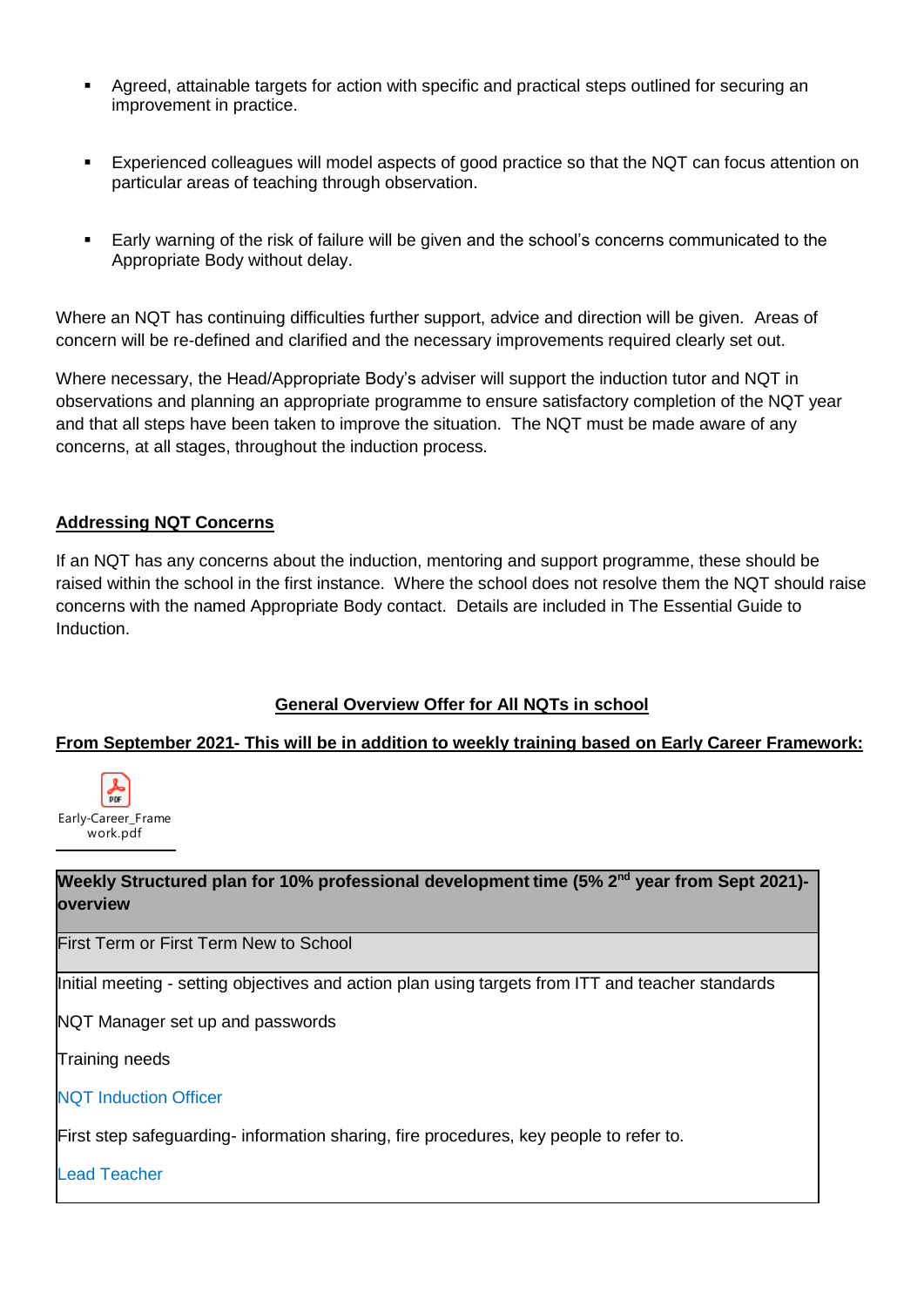Class overview and understanding of needs Safeguarding training, Safe guarding policy and PSED support Lead Teacher and DSL officer Focus on teaching and learning - read teaching and learning on website Go through key policies- Marking and feedback, Code of Conduct, Mobile Use and Data, Behaviour, Confidentiality, etc Phase leader or Lead Teacher meeting Focus on assessment, questioning and pupil voice Induction Officer or Phase Leader Focus on planning-Meeting led by Lead Teacher Progress review meeting Observation of teaching and classroom practice Feedback from observation Self-evaluation time Led by either Lead Teacher, Induction Leader or Headteacher Review of planning Focus- Phase Leader Home/school links – Lead Teacher or Induction Teacher Focus on behaviour management Meeting led by Induction Tutor Observation of teaching and classroom practice and feedback Report Writing Led by either Lead Teacher, Induction Leader or Headteacher Specific training need session from Observation Led by Induction Leader Assessment meeting– (Induction Tutor to send a copy of the assessment form to LA, NQT to read and sign on NQT manager) Led by Induction Leader Second Term Further induction needs- review Meeting with Induction Tutor